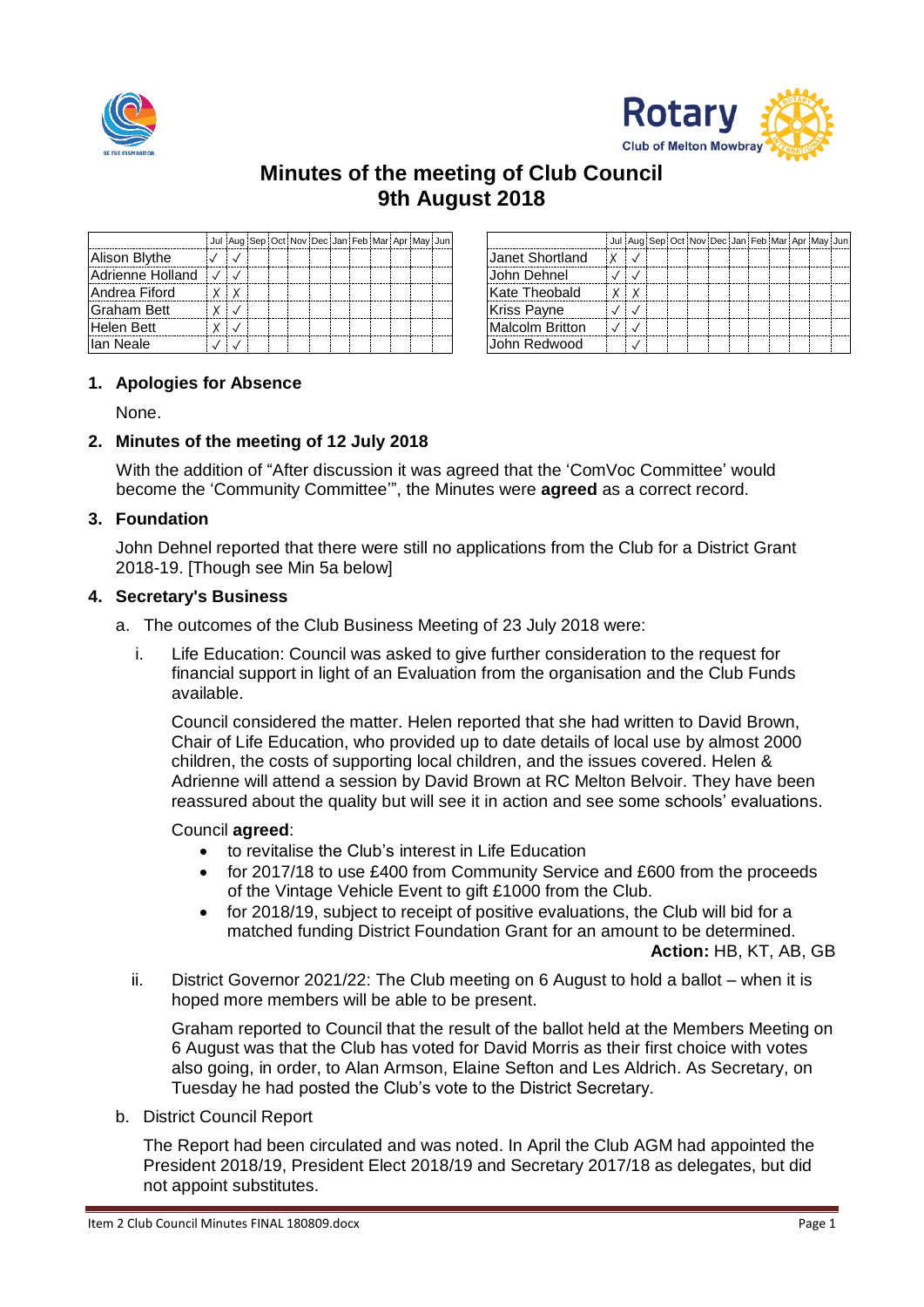It was **agreed** to ask Members at the Business Meeting to appoint the current Secretary 2018/19 and three substitutes, if possible members with little experience of District matters.

**Action:** AB, GB

c. District Officer Nominations

It was **agreed** to ask Members at the Business Meeting to nominate

- John Dehnel Assistant Secretary
- David Morris Assistant Governor, Area 8.
- d. The following requests for Leave of Absence were **approved**:
	- Janet Shortland 10 September to 15 October inclusive return 22 October.
	- Malcolm Britton 3 September to 24 September inclusive return 1 October.

**Action:** GB

e. Minor Sports: the Club is drawn away to RC Wreake Valley, to be played by 30 September. It was agreed to suggest Monday 24 September.

**Action:** KP, GB

# **5. Treasurer's Report**

Club Account: the Club Account Balance at 9 August 2018 was £5,548 of which £3,728 related to the Lunchtime Club and £1,821 to the Satellite Group.

Trust Account: the Trust Account Balance at 9 August 2018 was £9,105 of which £8,449 was committed expenditure and £656 was unallocated.

Graham felt it would help with planning if the Club's major fund-raising activities - Vintage Vehicles, Santa Fun Run, Duck Race, and Concert - had targets to aim for.

Alison will confirm the current Trustees for the Club's Trust.

**Action:** KT, AB, GB

#### **6. Committee Reports**

#### **a. Club Service**

Kriss Payne presented the Minutes of the Club Service Committee.

The LOROS visit on 29 October was still to be confirmed.

Kriss will book the Church for the Charter for 18 March 2019.

Ian reported on arrangements for the Vintage Vehicle Event on 2 September. The planning is going well and many members will be involved on the day. Aston Vauxhall will have a presence and may sponsor future events.

**Action:** KP, IN

#### **b. Community Service**

Helen presented the Minutes of the Community Committee - see Minute 4a above concerning Life Education.

Other planned events include: Contact Tea; Shoe Boxes; Christmas Cake; Christmas Card. The list of recipients for the Christmas Parcels is being reviewed.

Action: HB, KT

#### **c. International Service**

John Redwood reported that a reply from Nice in Tacloban was awaited concerning the toilet block; when it arrives, Eric Hall will scrutinise the plans.

Alison reported that she was hopeful that a concert by Uppingham College would go ahead next spring.

**Action:** AB, GB